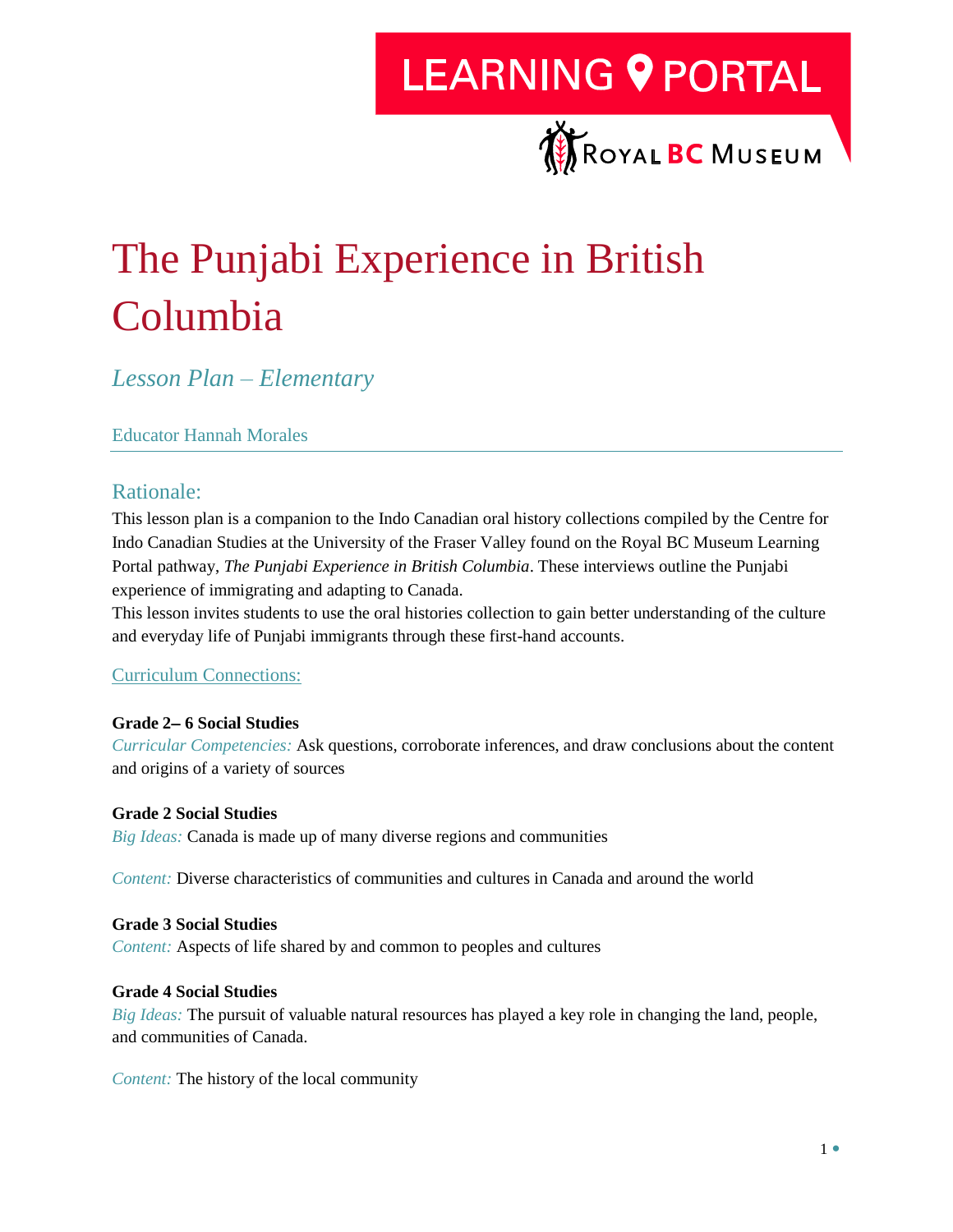# **LEARNING 9 PORTAL**



#### **Grade 5 Social Studies**

*Big Ideas:* Canada's policies and treatment of minority peoples have negative and positive legacies; Natural resources continue to shape the economy and identity of different regions of Canada; Immigration and multiculturalism continue to shape Canadian society and identity.

*Curricular Competencies:* Construct arguments defending the significance of individuals/groups, places, events, and developments

*Content:* The changing nature of Canadian immigration over time; resources and economic development in different regions of Canada

#### **Grade 6 Social Studies**

*Content:* The urbanization and migration of people

#### **Grade 7 Social Studies**

*Curricular Competencies:* Assess the significance of people, places, events, or developments at particular times and places

#### **Grade 8 Social Studies**

*Curricular Competencies:* Identify what the creators of accounts, narratives, maps, or texts have determined is significant

#### Lesson Activities

- 1. Ask students what they know about the Punjabi community in British Columbia and their culture. Explain to students that they will watch a selection of videos of Punjabi Canadians talking about their experiences moving to and growing up in British Columbia. The videos will discuss the differences they found between the Punjabi and Canadian culture and how they succeeded in maintaining their Punjabi culture and ways of being while adapting to living in Canada.
- 2. Divide the class into smaller groups. Assign each group a different interviewee to focus on while watching the videos. Explain that during the videos each group must focus on how their person adapted to/felt about life in Canada and that they will present a role-play on this person's life. Educators can choose to have students view the video as a class on a digital projector or individually at their own computer (which could allow students to pause the video and rewind for clarification and all view their individual interviews at once).
- 3. After viewing the videos, give the students 15 minutes to prepare their role-plays. Before beginning, ensure students understand they must base their role-plays in evidence presented in the videos.